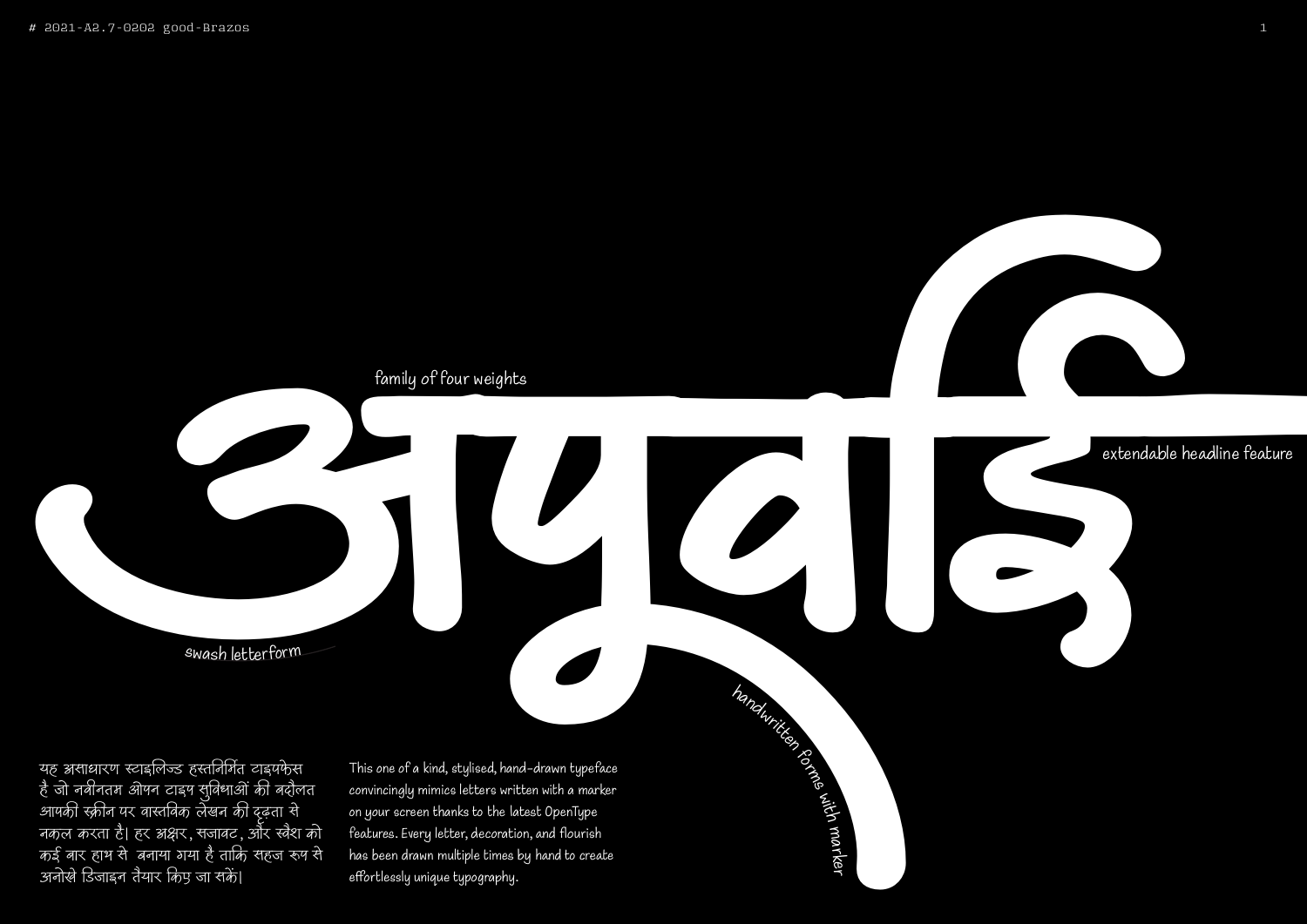## Alternates for Main Consonants

Each vowel, consonant, matra and many frequently used conjuncts have four alternate letterforms-to add to the handwritten flayour



Akhand Conjuncts

There is a huge collection of akhand conjuncts, that celebrates this beautiful feature of the Devanagari script. (The entire list on character set page)



Linear Conjuncts

Alona with the range of akhand conjuncts, there are also many carefully precomposed linear combinations for smooth connections. (The entire list on character set page)



# Swash Characters

Swashes are some of the most unique characteristic features of this typeface to offer extra flair for beautiful typo



# Extendable Headlines (using initial and final forms)

Inspired by hand lettering on sign boards, this unique stulistic feature can be automatically or manually added to the start and end of words for greater typographic expressions.











### Precomposed Consonant+Matra Ligatures

There are some precomposed matra and conjunct combinations to avoid unpleasant clashes and better rendering.





Devanagari script.

Marath

 $\mathbf{S}$ 

**Weights** 









### Language Support There are alternate letters and numbers for various languages that use the

ल श ल्ल - लु श ल्लु  $42 - 3542$ 

 $QLP-2ZE$ 

### Icons, Border Styles and much more...

Typefaces are mediums of information and vessels of culture, all the graphic elements designed with the typeface have been created with the sole aim to celebrate the rich visual secular culture from India-see full list on the character set page.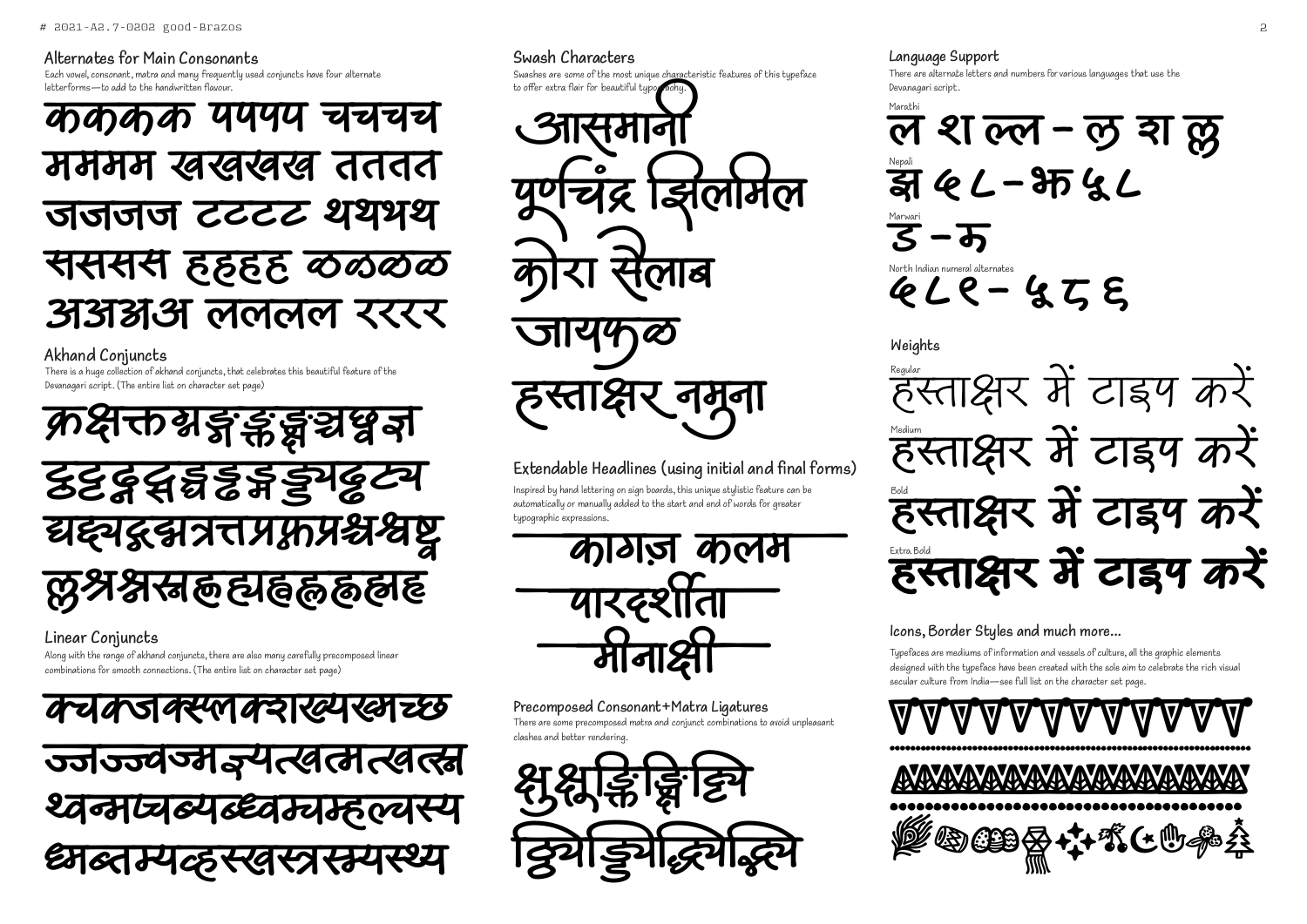# Proportions & Features



# Character Set: 3,347 glyphs

### LATIN, GREEK, CYRILLIC

NNNŇŃŇŇŅŅŅŅŅŃŴŅŊŊŊŊÑŇ00000ÓÓŎŎŎŎÔÔÔÔÔÔÔÔÔÔŎŎŎŎŎQQÒÒŎŎđƠỚQQÒÒ*Ġ*ŎŎŎŎŎŎŎŎŎŎŎŎŎŎŎĊŒPPPPP ŶŶŶŶŶŸZZZZZŹŹŽŽŻZZZZaaaaaááăăăắåăååååååååââââââââââââååååääaaaààåāāāaa âåâãawaææææbbbbbb nnnňnínňnnnnnnnnnnnnnnnnnnnnnn a qar rrrrrrrrrrrrrrrrrrrrrrrrsssssssésssessessessesunßBttttttttttttttttttttttttttttuuuunaudaudaudaudaudaudaudaudaud fffffffff®®ººAAAБББВВВГГГЃЃҐДДДЕЕЕЁЁЁЖЖЖЗЗЗИИИЙЙЙКККЌЛЛЛМММНННОООПППРРРСССТТТУУУЎЎФФФХ ХХЧЧЧЦЦЦШШШШШШШЫЬЬЪЪЪЪЫЫЫ ЛЬЊЬ SSE СЭЭЭ|| | | | J ТЬЋЮЮ ЮЯЯ Я БРА алб ббвввггг ѓ ггдддее е ё ё ё жжжзззч ииииийййййкккќќлллмммннноооппппппрррссстттттуууууўўўўфффхххчччцццццшшшшшщщщщцццц Bbbbbbbbbbbbbbcbbssee333iiïïjjħħbbbsssshħAAABBBFFF△△△EEEZZZHHH000IIIKKK∧∧∧MMMNNNEΞΞ000ΠΠΠΡΡΡΣΣΣ TTTYYYΦΦΦΧΧΧΨΨΨΩΩΩΆΆΈΕΉΗ1100ΥΎΩΏΪΪΫΫαααβββγγγδδδεεεζζζηηηθθθιιικκκλλλμμμνννξξξοοοπ ππρρρςςςσσστττυυυφφφχχχψψψωωωί[ϊϊΐΐ ύύϋΰΰΰδόώώ&&έέήή

### DEVANAGARI VOWELS, CONSONANTS WITH ALTERNATES, SWASH CHARACTERS AND EXTENDED HEADLINE FORMS

ॲ ऄ ॲ ऄ ऄ ऄ ऄ ऄ ऄ ऒ ऒ ॏ ड़ ड़ ई ई ई ई उ उ उ ऊ ऊ ऋ ऋ ऋ ऌ ऌ ऌ ॡ ऍ ऍ ऎ ऎ ए ए ए ऐ ऐ ऒ ऒ ऄ ग ग — ब्राज बाबा बर्हन <del>— ब्रा</del>च बाब बाद उन्च च — च— च—च च च च च छ <del>छ — छ — छ छ छ छ छ</del> जिज्जिजजजजञ्ज*ञ* झ झ झ झ झ अ ज ज ट *ट* てててててす <del>्ट्</del>ट्ट्ट्ट् शध चिण्ड् ध्यथश्रका न —थ —थ थ थ थ द *द* — *द* — <del>्फ - फ</del> फ फ फ फ फ फ फ फ ब ब  $4\overline{2}$ ब ब ब ब भ भ जि म म म य प प प रिररर् ऱऱल ल <sup>—</sup> ल — ल *क क क क क* ल ल ल ल क ब्यान्छ प ऱ्श श श ज्ञा श — स स स स स ह ह — ह — ह —— ह ह ह ह *ह क कु ख़ श़* ज़ ड़ ढ़ फ़ फ़ फ़ फ़ स ज़ य <u>ग</u> ग <u>ज</u> ज <u>ड ड ब ब</u>

क क छ छ ठ ठ घ घ घ घ छ छ ऊ ऊ छ ङ ङ ऊ ठ ठ ठ ठ ठ ढ *घ ण र २* ९ ४ ठ ६ ६ <del>८ २ ८ ४ फ</del> फ ढ ढ ४ फ र २ २ र रू रू क छ *छ छ ठ* ८ १ そ そくひひそそ

#### DEVANAGARI CONJUNCTS

क़ क्ल क़ क्व क्छ क्ज क्त क़ क़ कश क्श क्ष क़्ष क़ू क़ क़ क़्स क़्स्ड क़्स क्ल क्स क़्स्ल ख़ ख़ ख़ ख़्य क़ ग़ ग़ ग़ ग़ ह़ इ ह़ ह़ ह़ ह़ त्त <del>र</del> त्य ब ढ ले ता त्म्य त्य ठ त्स त्स्य त्स्व त्य त्स्य अश्व अश्र श्र्य द्र द्र इ द्र इ इ द्व्य द्र इ द्र इ द्व्य द्र द्र इ द्व्य ध्र इ द्व्य ध्र इ द्व्य ध्र इ द्व्य ध्र इ द्व्य ध्र त्र न्व न्ज न्त न्त्य न्त्र न्थ न्थ्य न्न न्न न्न न्य न्य न्य न्य न्य प्र प्र प्र प्र प्र पर प्त्य प्न रू फ्र फल फ्र फ्र ब्र ब्र ब्र झि झि द्विये द्विये लिये

### DEVANAGARI VOWEL MARKS AND MATRAS



| $\overline{\phantom{a}}$ | uuuuuwaanyin 111 hyymmm                               |
|--------------------------|-------------------------------------------------------|
|                          | son de la Valonne de l'accompany                      |
|                          | $\begin{array}{ccccccccccccccccc}\n\end{array}$       |
| فغلاف فيفتفق             | $\wedge$ $\wedge$ $\wedge$ $\wedge$ $\wedge$ $\wedge$ |

#### NUMBERS AND PUNCTUATION

#### PUNCTUATIONS, SYMBOLS, DIACRITICS AND DINGBATS

| $.$                                                                                                                                                                                                                                                           |  |
|---------------------------------------------------------------------------------------------------------------------------------------------------------------------------------------------------------------------------------------------------------------|--|
| , , , ,, ,, ,,                                                                                                                                                                                                                                                |  |
| @@@&&&###¶¶¶§§§NºNº©©®®™™***°°   ¦¦¦++++++€      </th><th></th></tr><tr><th>〒¥¥¥・+++---×××÷÷÷===≠≠>><<≥≤±±≈^^~~¬¬∞∫Ω△Π∑√μ </th><th></th></tr><tr><th>຺<br>ֈ֎՟ՠ֎՟֎՟֎՟֎՟֎՟֎՟֎՟֎՟֎՟֎՟֎՟֎՟֎՟֎՟֎՟֎՟֎</th><th></th></tr><tr><th></th><th></th></tr></tbody></table> |  |

μ∂%%‰‰∷◊→←☀★☆⊙֍搽♡◊企☆※※\*烫*※*o®♥♥∉ ,∞∞<del>√</del> \$\$\$\$\$``\*~©●}d \_ \$\$`\$#\$\$\$\$\$\$@

و د د ۱۰ میلاد به سیاه به استفاده به استفاده به استفاده به سال باشد به سال به سال به سال به سال به س ؘ<br>؆؆<sup>؊</sup>؞؇؇ۿۣۿۿڟ